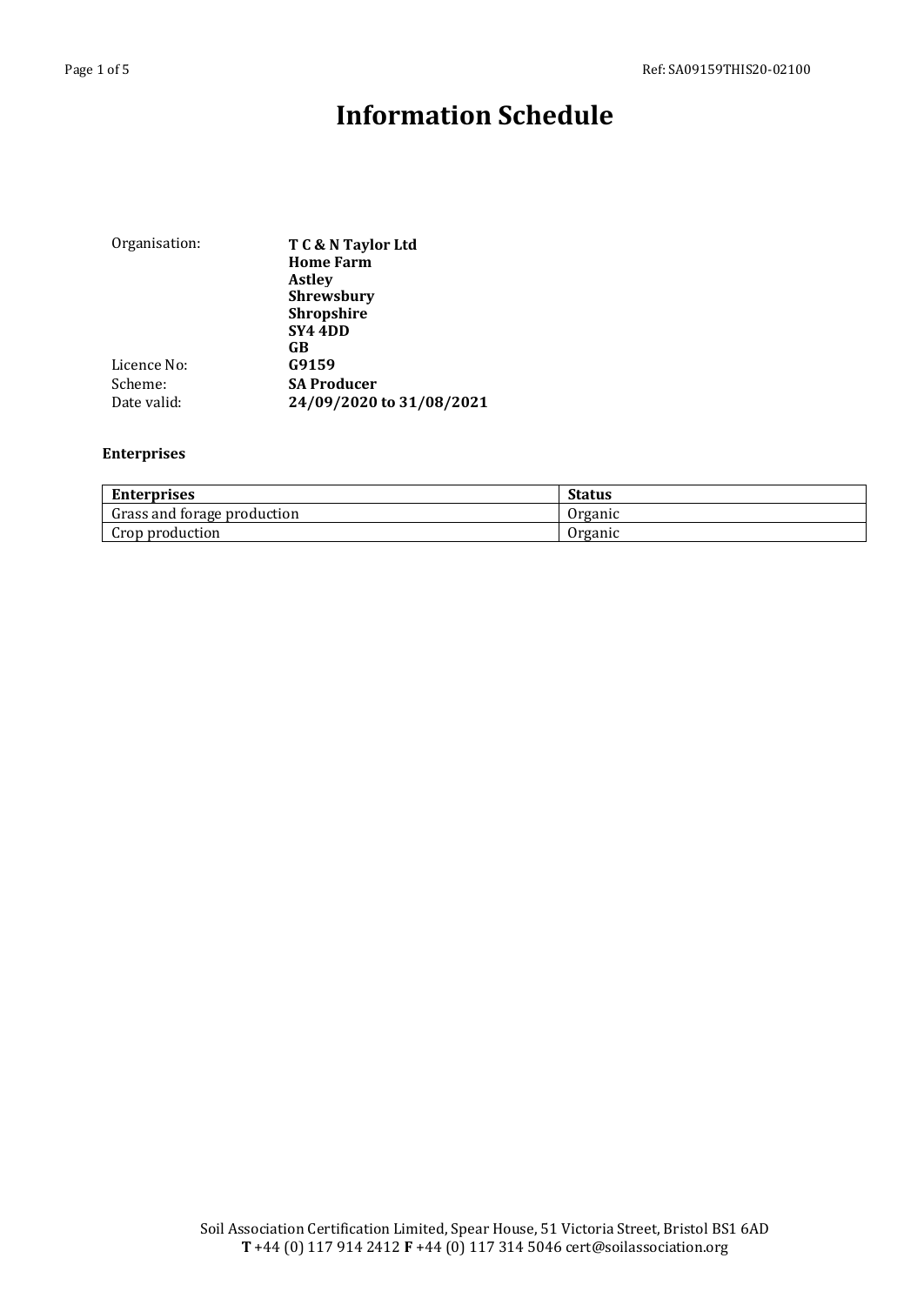# **Holdings**

| <b>Holdings Number</b> | <b>Holdings Address</b>                                                                        |
|------------------------|------------------------------------------------------------------------------------------------|
| 0035/251/0011          | Shropshire<br>GB                                                                               |
| 35/002/0071            | Home Farm, Astley, Shrewsbury, Shropshire SY4 4DD<br>Shouldham Thorpe<br><b>PE33 OEE</b><br>GB |
| 35/009/0005            | Shawbury, Shropshire, SY4 4GB<br>SY4 4ES<br>GB                                                 |
| 35/009/0016            | Telford, Shropshire, TF6 6QX<br>TF5 0BX<br>GB                                                  |
| 35/169/009             | Shrewsbury, Shropshire, SY5 0HR<br>SY4 5TJ<br>GB                                               |
| 35/230/0074            | Ellerdine, Shropshire, TF6 6QN<br>Telford<br><b>UK</b><br>TF6 6QN<br>GB                        |
| 35/230/0120            | Ellerdine<br>GB                                                                                |
| 35/232/0017            | Telford, Shropshire, TF5 0BX<br>Tetbury<br>GB                                                  |
| 35/252/0018            | Shawbury, Shropshire, SY4 4ES<br>SY4 4DE<br>GB                                                 |
| 35/252/0046            | Shawbury, Shropshire, SY4 5TJ<br><b>SY4 4GB</b><br>GB                                          |
| 35/252/0048            | Rock Farm, Stanton<br><b>GB</b>                                                                |
| 35/252/0120            | Shawbury, Shropshire, SY4 4DE<br>SY4 4BY<br>GB                                                 |
| 35/255/0028            | Citadel Farms Ltd.ShrewsburyShropshireSY4 4JQ<br>GB                                            |
| 35/256/0014            | Shawbury, Shropshire, SY4 4BY<br>SY4 3QL.<br>GB                                                |
| 35/256/0028            | Shropshire<br>GB                                                                               |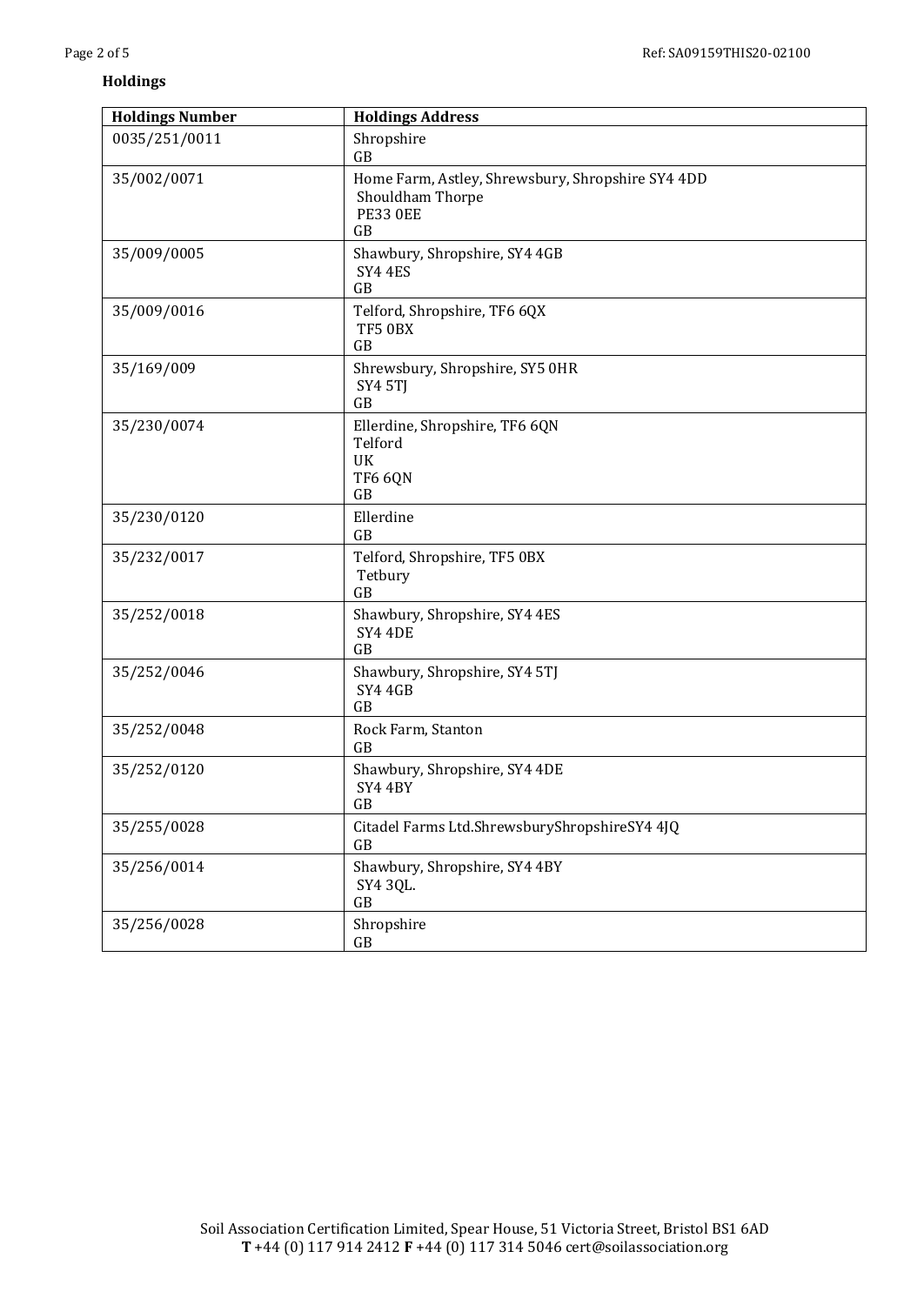#### **Fields**

| OS/IACS no  | <b>Name</b>                                             | Area<br>(ha) | Crop                 | <b>Land status</b> | Conversion<br>start | Conversion<br>finish |
|-------------|---------------------------------------------------------|--------------|----------------------|--------------------|---------------------|----------------------|
| SJ5317 1869 | Wheatley                                                | 9.16         | Carrots              | Organic            | 06/08/2010          | 06/08/2012           |
| SJ5317 3299 | drive<br>Trent                                          | 10.99        | Oats                 | Organic            | 03/07/2003          | 03/07/2005           |
| SJ53180859  | <b>Astley Court</b>                                     | 5.04         | Clover - Red         | Organic            | 01/09/2003          | 01/09/2005           |
| SJ5318 2235 | Dogin Lane                                              | 8.33         | Clover - Red         | Organic            | 01/09/2003          | 01/09/2005           |
| SJ5318 2489 | Overmore                                                | 6.41         | Oats                 | Organic            | 01/08/2003          | 01/08/2005           |
| SJ53184813  | Kennels                                                 | 5.27         | Oats                 | Organic            | 01/07/2003          | 31/05/2005           |
| SJ5318 5462 | Crossroads                                              | 8.06         | Clover - Red         | Organic            | 01/08/2003          | 01/08/2005           |
| SJ53188131  | Fridays                                                 | 15.90        | Barley               | Organic            | 01/09/2003          | 01/09/2005           |
| SJ5417 3050 | Chapel North                                            | 6.09         | Clover - Red         | Organic            | 26/06/2001          | 26/06/2003           |
| SJ5417 3935 | Chapel                                                  | 1.83         | Clover - Red         | Organic            | 01/03/2000          | 01/03/2002           |
| SJ54174684  | Latham North                                            | 10.03        | Clover - Red         | Organic            | 26/06/2001          | 26/06/2003           |
| SJ5417 4721 | Coppice                                                 | 4.40         | Oats                 | Organic            | 10/10/2000          | 10/10/2002           |
| SJ5417 6750 | Driveside 1                                             | 1.80         | Potatoes             | Organic            | 01/03/2000          | 01/03/2002           |
| SJ5417 6985 | Latham East                                             | 4.91         | Clover - Red         | Organic            | 26/06/2001          | 26/06/2003           |
| SJ54177137  | Driveside                                               | 3.53         | Potatoes             | Organic            | 01/03/2000          | 01/03/2002           |
| SJ54177168  | Latham's                                                | 6.07         |                      | Organic            | 10/10/2000          | 10/10/2003           |
|             | Coppice                                                 |              | Coppice              |                    |                     |                      |
| SJ54178837  | Copse                                                   | 0.41         | Clover - Red         | Organic            | 14/08/2000          | 14/08/2002           |
| SJ54179697  | Burbanco                                                | 11.08        | Barley               | Organic            | 16/03/2007          | 16/03/2009           |
| SJ54179873  | House                                                   | 9.74         | Potatoes             | Organic            | 10/10/2000          | 10/10/2002           |
| SJ54184303  | Woodland                                                | 0.13         | Trees                | Organic            | 01/03/2000          | 01/03/2002           |
| SJ5418 5719 | <b>BINGS</b>                                            | 17.02        | Carrots              | Organic            | 20/03/2017          | 20/03/2019           |
| SJ5420 8484 | Landing Lights                                          | 9.60         | Clover - Red         | Organic            | 15/06/2016          | 15/06/2018           |
| SJ55170760  | House and<br><b>Buildings</b>                           | 1.15         | Non cropping<br>area | Organic            | 01/03/2000          | 01/03/2002           |
| SJ55170941  | Atcost Barn                                             | 15.75        | Potatoes             | Organic            | 01/03/2000          | 01/03/2002           |
| SJ5517 2182 | Woodland                                                | 0.44         | Trees                | Organic            | 01/03/2000          | 01/03/2002           |
| SJ55173271  | Woods                                                   | 10.38        | Barley               | Organic            | 01/03/2000          | 01/03/2002           |
| SJ55174146  | Myttons<br>Coppice,<br>Poytnton<br>Springs              | 29.29        | Trees                | Organic            | 14/08/2000          | 14/08/2003           |
| SJ5518 1029 | Poyntin Lane                                            | 14.31        | Barley               | Organic            | 16/03/2007          | 16/03/2009           |
| SJ5518 2353 | JONES <sub>1</sub>                                      | 1.19         | Clover - Red         | Organic            | 07/11/2015          | 07/07/2017           |
| SJ5518 2939 | JONES <sub>5</sub>                                      | 2.02         | Carrots              | Organic            | 07/11/2015          | 07/07/2017           |
| SJ5518 3410 | <b>Buggy Coppice</b>                                    | 6.21         | Trees                | Organic            | 14/08/2000          | 14/08/2002           |
| SJ55184140  | JONES <sub>6</sub>                                      | 1.71         | Carrots              | Organic            | 07/11/2015          | 07/07/2017           |
| SJ55184451  | JONES <sub>2</sub>                                      | 2.20         | Clover - Red         | Organic            | 07/11/2015          | 07/07/2017           |
| SJ55184517  | JONES <sub>7</sub>                                      | 4.76         | Clover - Red         | Organic            | 07/11/2015          | 07/07/2017           |
| SJ5518 5425 | JONES <sub>8</sub>                                      | 3.32         | Clover - Red         | Organic            | 07/11/2015          | 07/07/2017           |
| SJ5518 5550 | JONES 3                                                 | 1.05         | Clover - Red         | Organic            | 07/11/2015          | 07/07/2017           |
| SJ55187424  | JONES <sub>9</sub>                                      | 13.77        | Clover - Red         | Organic            | 07/11/2015          | 07/07/2017           |
| SJ55200139  | Rapra                                                   | 21.20        | Barley               | Organic            | 15/08/2016          | 15/08/2018           |
| SJ5521 3446 | Tele. exchange                                          | 9.67         | Clover - White       | Organic            | 15/06/2016          | 15/06/2018           |
| SJ56278793  | Citadel Farms<br>ltd SBI<br>107605064<br><b>JOHNS</b>   | 2.80         | Potatoes             | Organic            | 05/09/2017          | 05/06/2019           |
| SJ5628 6863 | Citadel Farms<br>ltd SBI<br>107605064<br>(BIG MOT)      | 2.47         | Carrots              | Organic            | 05/09/2017          | 05/06/2019           |
| SJ56287547  | Citadel Farms<br>ltd SBI<br>107605064<br><b>BIG MOT</b> | 7.64         | Carrots              | Organic            | 05/09/2017          | 05/06/2019           |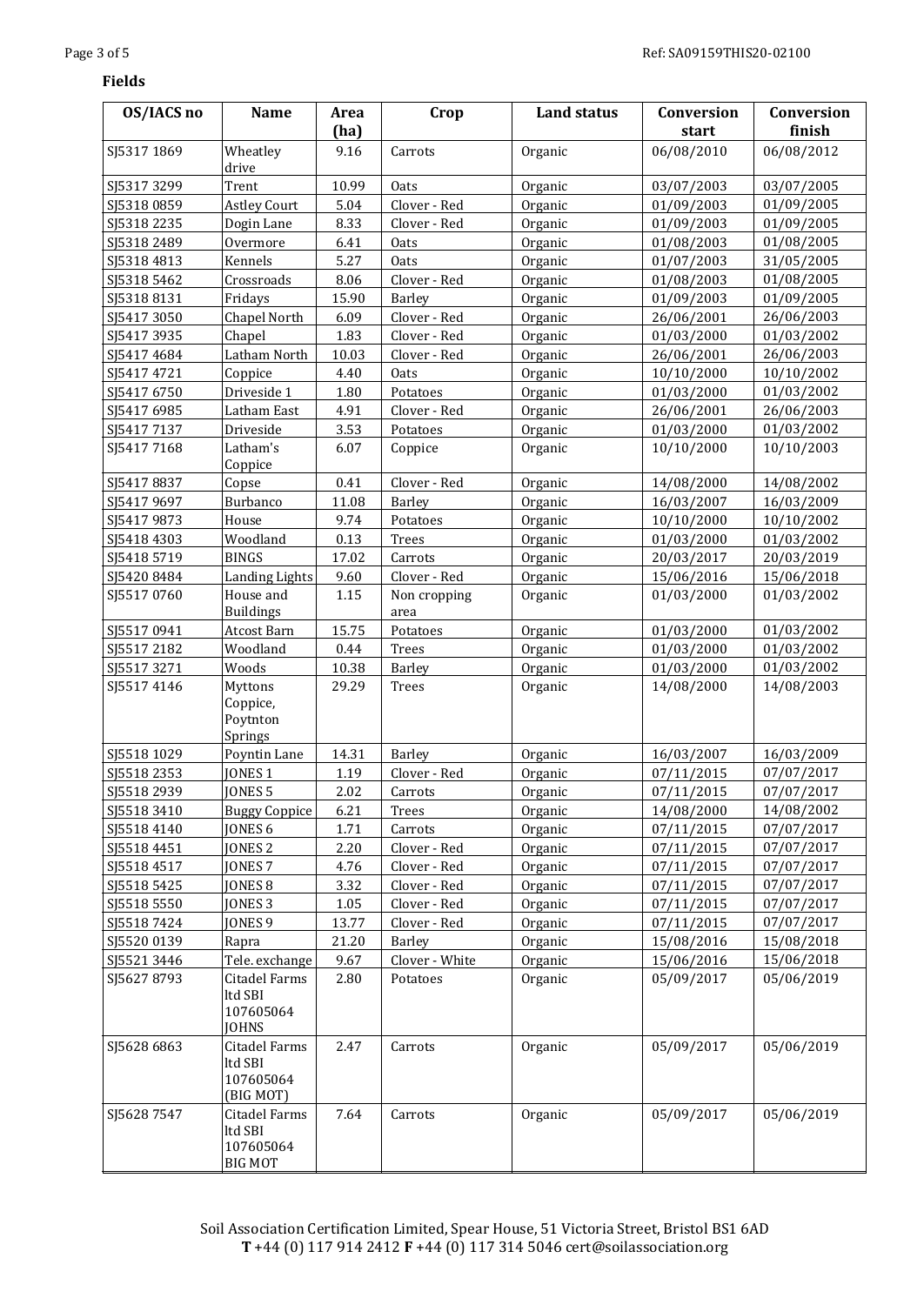Page 4 of 5 Ref: SA09159THIS20-02100

| SJ5628 8031   | Citadel Farms<br>ltd SBI<br>107605064<br><b>LITTLE MOT</b> | 5.51  | Carrots             | Organic     | 05/09/2017 | 05/06/2019 |
|---------------|------------------------------------------------------------|-------|---------------------|-------------|------------|------------|
| SJ5628 9364   | Citadel Farms<br>ltd SBI<br>107605064<br>LAWLEYS           | 3.50  | Oats                | Organic     | 05/09/2017 | 05/06/2019 |
| SJ5628 9405   | Citadel Farms<br>ltd SBI<br>107605064<br>CARTWRIGHT<br>S   | 1.27  | Potatoes            | Organic     | 05/09/2017 | 05/06/2019 |
| SJ5723 3686   | Football                                                   | 6.65  | Barley              | Organic     | 16/03/2007 | 16/03/2009 |
| SJ5723 4494   |                                                            | 0.05  | Grass-<br>Permanent | Organic     | 01/06/2007 | 01/06/2009 |
| SJ5723 5617   | Dingle                                                     | 4.32  | Clover - Red        | Organic     | 04/04/2016 | 04/04/2018 |
| SJ5723 6439   | STANTON 1                                                  | 14.78 | Clover - Red        | Organic     | 07/11/2015 | 07/11/2017 |
| SJ5723 6482   | Ox Leasowes                                                | 9.11  | Barley              | Organic     | 01/06/2007 | 01/06/2009 |
| SJ5723 6958   | <b>Browns Gate</b>                                         | 4.01  | Parsnips            | Organic     | 01/06/2007 | 01/06/2009 |
| SJ57237411    | Barn Yard                                                  | 2.70  | Clover - Red        | Organic     | 04/04/2016 | 04/04/2018 |
| SJ57238194    |                                                            | 0.32  | Grass-<br>Permanent | Organic     | 18/09/2007 | 18/09/2009 |
| SJ5723 8901   | SOWBATH                                                    | 8.46  | Clover - Red        | Organic     | 07/11/2015 | 07/11/2017 |
| SJ57238980    | Gorsey Britch                                              | 4.92  | Clover - Red        | Organic     | 16/03/2007 | 16/03/2009 |
| SJ5723 9772   |                                                            | 0.51  | Grass-<br>Permanent | Organic     | 18/09/2007 | 18/09/2009 |
| SJ5724 5810   | <b>Elder Bottoms</b>                                       | 11.20 | Barley              | Organic     | 16/03/2007 | 16/03/2009 |
| SJ5724 SJ5824 | Friar's                                                    | 3.85  | Barley              | Non-Organic | 21/10/2019 | 30/06/2021 |
| SJ5728 8884   | Citadel Farms<br>ltd SBI<br>107605064<br>MENAGERIE         | 6.43  | Oats                | Organic     | 05/09/2017 | 05/09/2019 |
| SJ5728 0883   | Citadel farms<br>ltd SBI<br>107605064<br>Golf Course       | 6.13  | Oats                | Organic     | 05/09/2017 | 05/06/2019 |
| SJ5728 1217   | Citadel Farms<br>ltd SBI<br>107605064<br><b>TANK FIELD</b> | 8.93  | Potatoes            | Organic     | 05/09/2017 | 05/05/2019 |
| SJ5728 2198   | Citadel Farms<br>ltd SBI<br>107605064<br><b>FAR PARKS</b>  | 5.18  | Carrots             | Organic     | 05/09/2017 | 05/07/2019 |
| SJ5728 2570   | Citadel Farms<br>ltd SBI<br>107605064 17<br>ACRE           | 7.07  | Clover - Red        | Organic     | 05/09/2017 | 05/06/2019 |
| SJ5728 3729   | Citadel Farms<br>ltd SBI-<br>107605064<br><b>BURYS</b>     | 7.62  | Potatoes            | Organic     | 05/09/2017 | 05/06/2019 |
| SJ5729 3504   | Citadel farms<br>ltd SBI<br>107605064<br><b>CHALET</b>     | 5.47  | Clover - Red        | Organic     | 05/09/2017 | 05/06/2019 |
| SJ5816 1325   | Holts                                                      | 19.61 | Vetches             | Organic     | 23/05/2017 | 23/05/2019 |
| SJ5817 9013   | Rectory                                                    | 12.19 | <b>Barley</b>       | Non-Organic | 21/10/2019 | 21/06/2021 |
| SJ5820 2863   | Pickings                                                   | 4.39  | <b>Oats</b>         | Organic     | 02/06/2016 | 02/06/2018 |
| SJ5820 3888   | Tip Field                                                  | 5.61  | <b>Oats</b>         | Organic     | 02/06/2016 | 02/06/2018 |
| SJ5820 9498   | POOR Jims                                                  | 14.16 | Oats                | Organic     | 06/06/2016 | 06/06/2018 |
| SJ5823 0924   | SHAWBURY                                                   | 7.48  | Potatoes            | Organic     | 07/11/2015 | 07/11/2017 |
| SJ5823 1281   | Middle<br>Common                                           | 6.96  | Barley              | Organic     | 16/03/2007 | 16/03/2009 |